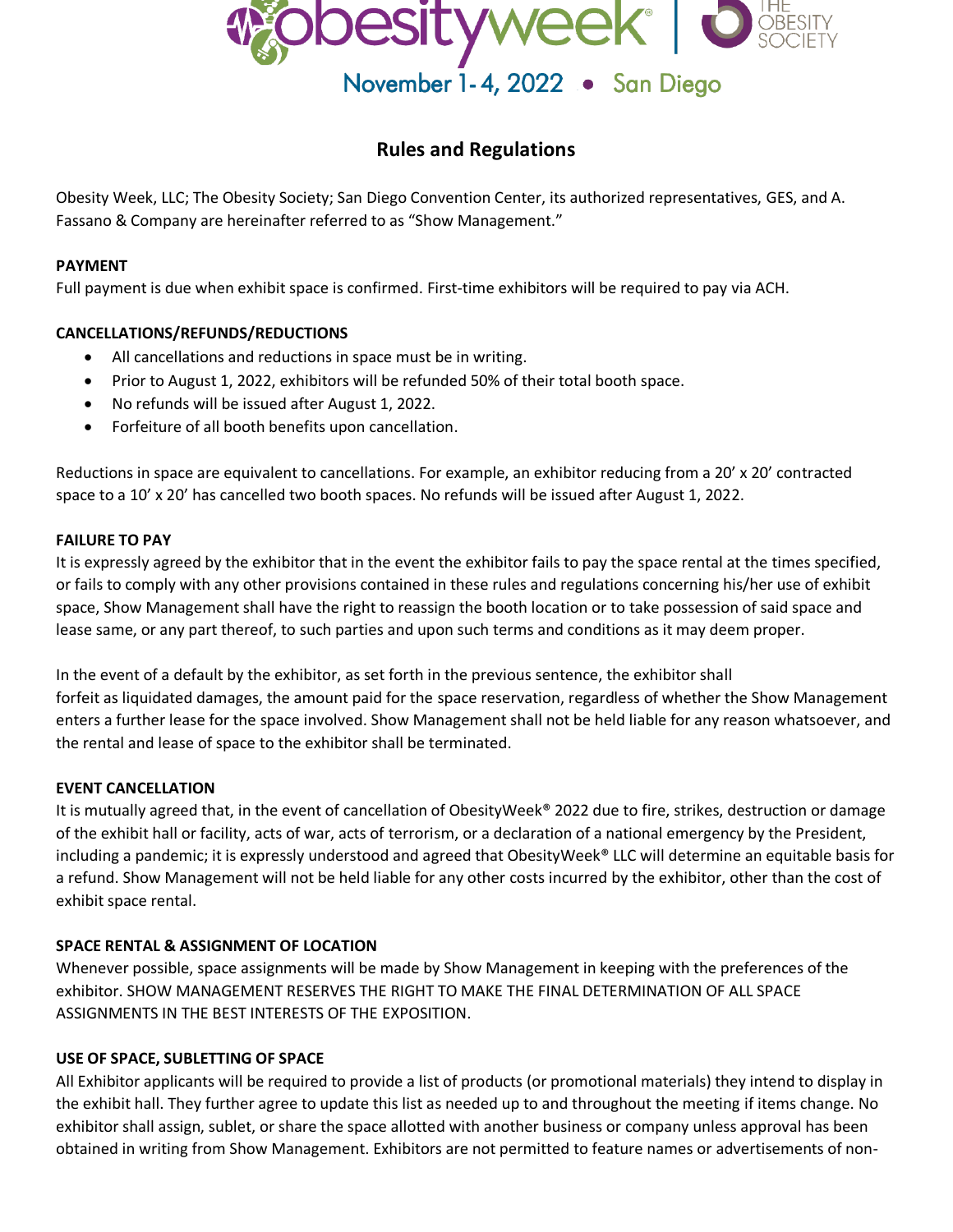exhibiting manufacturers, distributors or agents in the exhibitor's display, parent or subsidiary companies excepted. Exhibitors must show only goods manufactured or dealt by them in the regular course of business. Should an article of non-exhibiting company be required for operation or demonstration in an exhibitor's display, identification of such article shall be limited to the usual and regular nameplate, imprint, or trademark under which same is sold in the general course of business. No company or organization not assigned exhibit space will be permitted to solicit business within the exhibit areas.

## **OPERATION OF DISPLAYS**

Show Management reserves the right to restrict the operation of, or evict completely, any exhibit which, in its sole opinion, detracts from the general character of the exposition. This includes, but is not limited to, an exhibit which, because of noise, flashing lights, method of operation, or display of unsuitable material, are determined by Show Management to be objectionable to the successful conduct of the exposition. Use of so-called "barkers" or "pitchmen" is strictly prohibited.

**Demonstrations/Use of Aisles.** All demonstrations or other promotional activities must be confined to the limits of the exhibit space. Sufficient space must be provided within the exhibit space for the comfort and safety of persons watching demonstrations and other promotional activities. Each exhibitor is responsible for keeping the aisles near its exhibit space free of congestion caused by demonstrations or other promotions.

**Direct Sales.** No retail sales are permitted within the exhibit area at any time, but orders may be taken for future delivery.

**Contests, Drawings & Lotteries.** All unusual promotional activities must be approved in writing by Show Management no later than 60 days prior to the opening of the exposition. Exhibitor is fully responsible for complying with all local laws and ordinances. See the Exhibitor Service Kit.

Literature Distribution. All demonstrations or other activities must be confined to the limits of the exhibitor's booth space. Distribution of circulars may be made only be held within the space assigned to the exhibitor distributing such materials. No advertising circulars, catalogs, folders, or devices shall be distributed by exhibitors in the aisles, meeting rooms, registration areas, lounges, or grounds of the host facility. Trade publishers are prohibited from soliciting advertising during the Show. Trade publications may be distributed from their booth, but automatic distribution is prohibited.

**Live Animals.** Live animals are prohibited except in areas deemed appropriate by Show Management. **Models.** Booth representatives, including models or demonstrators, must be properly and modestly clothed. Excessively revealing attire is prohibited.

**Sound.** Exhibits which include the operation of musical instruments, radios, sound projection equipment, public address systems or any noisemaking machines must be conducted or arranged so that the noise resulting from the demonstration will not annoy or disturb adjacent exhibitors and their patrons, nor cause the aisles to be blocked. Operators of noisemaking exhibits must secure approval of operating methods before the exhibit opens. Sound and noise may not exceed sixty-five (65) decibels within the booth space.

**Copyright Licensing.** Exhibitor is solely responsible for obtaining any required licenses to broadcast, perform, or display any copyrighted materials including but not limited to music, video, and software. Exhibitor shall indemnify, defend, and hold harmless Obesity Week, LLC, its directors, officers, employees, and agents, The Obesity Society, Inc., its directors, officers, employees, and agents, Show Management, and the facility from and against all costs, expenses, including attorneys' fees, and liabilities that may be incident to, or arise out of, or be caused by Exhibitor's failure to obtain the requisite license.

#### **EXHIBITOR AUTHORIZED REPRESENTATIVES**

Each exhibitor must name one person (the On-Site Contact) to be his/her representative in connection with installation, operation, and removal of the company's exhibit. Such representative shall be authorized to enter such service contracts as may be necessary and for which the exhibitor shall be responsible. The exhibitor shall assume responsibility for such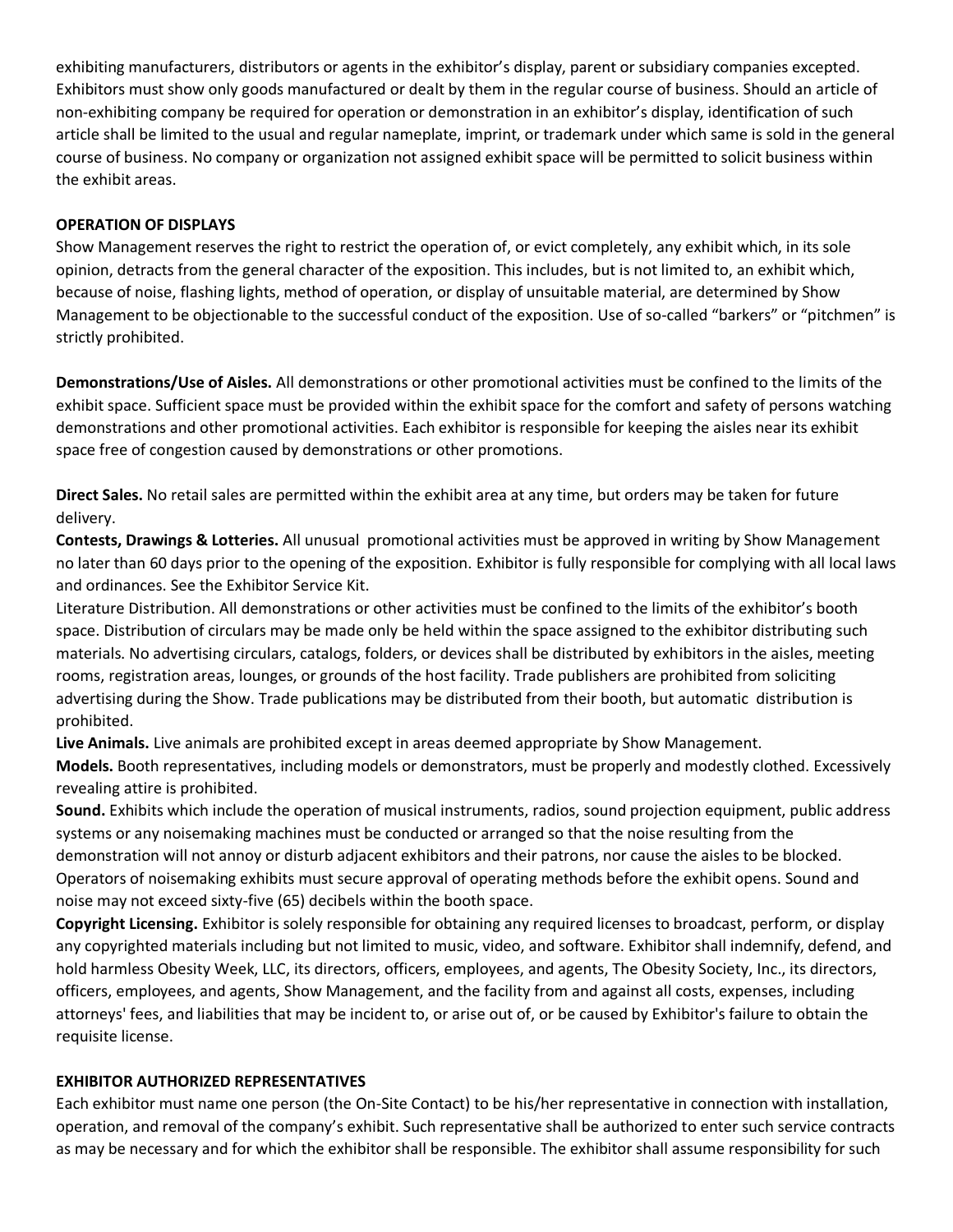representative being in attendance throughout all exposition periods; and this representative shall be responsible for keeping the exhibit neat, manned, and orderly at all times.

**Children.** Children must be accompanied by an adult when in the exhibit hall. Children may only enter the exhibit hall during show hours. Children are NOT to be in the exhibit hall during set-up and dismantle.

#### **INSTALLATION AND REMOVAL**

Show Management reserves the right to fix the time for the installation of a booth prior to the Show opening and for its removal after the conclusion of the Show. Installation of all exhibits must be fully completed by the opening time of the exposition. Any space not claimed and occupied prior to opening, may be resold, or reassigned without refund. No exhibitor will be allowed to dismantle or repack any part of his/her exhibit until after the closing of the Show. Priority Points will be deducted for early dismantle.

## **ARRANGEMENT OF EXHIBITS**

Each exhibitor is provided an Exhibitor Service Kit. This kit describes the type and arrangement of exhibit space and the standard equipment provided by Show Management for booth construction. All booth space must be arranged and constructed in accordance with the guidelines, provisions and limitations contained in the Exhibitor Service Kit. If, in the sole opinion of Show Management, any exhibit fails to conform to the guidelines, or the provisions set forth herein, such exhibit will be prohibited from functioning at any time during the exposition. **BOOTH CARPET IS MANDATORY and must be placed prior to the opening of the show.**

**Exhibitor Plan Review.** First-time exhibitors are encouraged to have their booth plans and layout approved by Show Management. Island or peninsula spaces are required to submit their booth plans at least sixty (60) days prior to the opening of the show. Instructions on submission are included in the Exhibitor Service Kit.

**CME Restrictions.** Product-promotion material or product-specific advertisement of any type is prohibited in or during the CME activity. The juxtaposition of editorial and advertising material on the same products or subjects is not allowed. Promotional activities must be kept separate from the CME activity and are therefore limited to the Exhibit Hall. Promotional materials cannot be displayed or distributed in the education space immediately before, during or after a CME activity. Representatives of the Exhibitor may not engage in sales or promotional activities while in the space or place of the CME activity.

#### **EXHIBITS LAWS & PUBLIC POLICY**

Each exhibitor is charged with knowledge of all laws, ordinances and regulations pertaining to health, fire prevention and public safety, while participating in this exposition. Compliance with such laws is mandatory for all exhibitors and the sole responsibility is that of the exhibitor. Show Management and service contractors have no responsibility pertaining to the compliance with laws as to public policy regarding individual exhibitor space, materials and/or operation. Should an exhibitor have any questions as to the application of such laws, ordinances and regulations to his/her exhibit or display, Show Management will endeavor to answer them. All booth decorations including carpeting must be flame-proof. Exhibitors will not be permitted to store behind their booth background any excess material such as cardboard cartons, literature, etc. Excess supplies must be stored in areas which will be made available for such purpose. If unusual equipment or machinery is to be installed, or if appliances that might come under fire codes are to be used, the exhibitor should communicate with Show Management for information concerning facilities or regulations. Exhibitors must comply with City and State fire regulations. Independent contractors must conform to IAEM, ESCA and ED&PA guidelines. All exhibit labor must comply with established labor jurisdictions.

#### **STORAGE OF PACKING CRATES & BOXES**

Exhibitors will not be permitted to store packing crates and boxes in their booths during the exhibit period, but these, when properly marked, will be stored, and returned to the booth by service contractors. It is the exhibitor's responsibility to mark and identify crates. Crates not properly marked or identified may be destroyed. Show Management assumes no responsibility for the contents of crates or boxes improperly labeled as "empty." Because of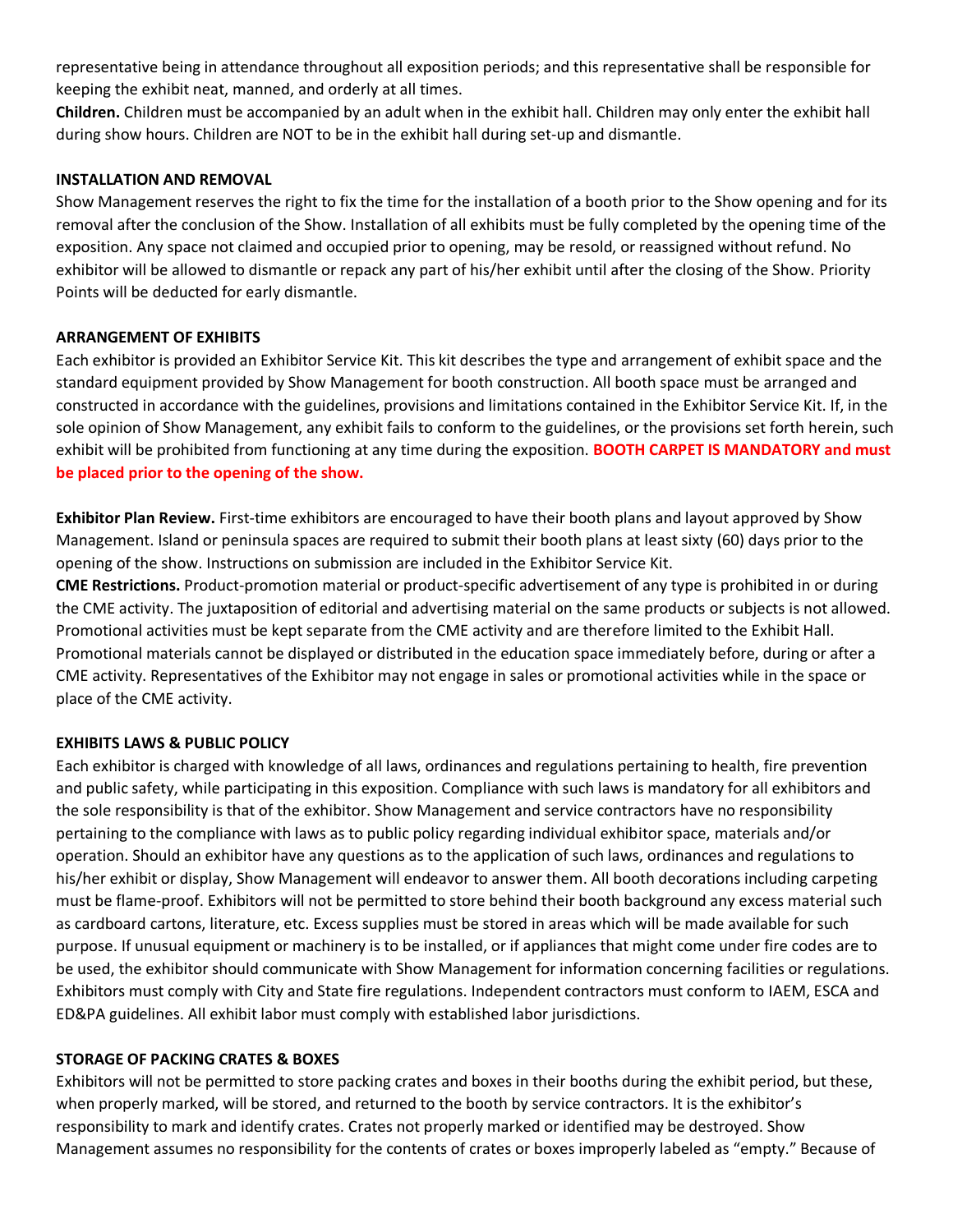the lack of storage facilities, it may be necessary to store empty crates and cartons outside the building. Every effort will be made to protect the crates from the elements, but neither Show Management nor its service contractors will assume any responsibility for damage to them. The removal and return of large crates that cannot be handled by hand trucks will be charged at prevailing rates. Crates, boxes, or other exhibit materials unclaimed by the exhibitor after the Show will be removed at the exhibitor's expense. Exhibitors will be billed by Show Contractors for removal time and materials at prevailing rates.

## **SOCIAL ACTIVITIES**

Exhibitor agrees to receive written permission from Show Management before hosting hospitality suites/rooms or other functions during official show activities, including exhibit hours, social functions, educational seminars, and any other related activity scheduled by Show Management. Please see Meeting Space Requests and Corporate Sponsored Symposia information located on ObesityWeek.org.

#### **LIABILITY**

Obesity Week, LLC; The Obesity Society; San Diego Convention Center; GES; A. Fassano & Company, the employees, officers, and their representatives disclaim any and all responsibility for any injury, loss or damage that may occur to the exhibitor, its agents or employees, or its property or products, arising from any cause whatsoever (including from theft, damage by fire, accident, vandalism, or other causes), prior, during, or subsequent to the exhibit. Each exhibitor, by signing the application and contract to exhibit, and agreeing to be bound to its terms and conditions, including those detailed in these Rules and Regulations, expressly understands that it indemnifies, releases, and holds harmless Obesity Week, LLC; The Obesity Society; San Diego Convention Center; GES; and A. Fassano & Company and the officers and employees thereof, from any and all claims for loss, injury, or damage.

Exhibitor expressly waives and releases any claim or demand he may have against any of them by reason of any damage to or loss of any property of the exhibitor. It is required that exhibitors obtain adequate insurance coverage, at their own expense, for property loss or damage and liability for personal injury. Exhibitors are advised to remove after closing hours, place in safekeeping or otherwise secure small or easily portable articles of value. Exhibitors are encouraged to insure themselves against property loss or damage, and against liability for personal injury.

#### **EXHIBITOR-APPOINTED CONTRACTORS: PROCESS & INSURANCE REQUIREMENT**

Exhibitors must notify Show Management by September 1, 2022, if they will be using Exhibitor-appointed contractor (EAC) other than GES. The outside contractors must utilize only union labor if required by the facility. All non-GES contractors must provide a Certificate of Insurance to Show Management thirty (30) days prior to the meeting as outlined in the Exhibitor Service Kit, in the amount of \$2,000,000 naming Obesity Week, LLC as the additional insured. All EACs shall abide by the terms, conditions, rules, and regulations set forth herein. EACs may not solicit exhibitors. Violation of any rule or regulation may result in the appointed contractor's removal from the exhibit floor.

#### **INDEMNIFICATION**

Exhibitor covenants and agrees to indemnify, defend, and hold Show Management and the respective directors, officers, employees, and agents of each of the aforementioned entities harmless from and against any and all claims of liability, damage, or expense, including attorneys' fees, arising from any injury to or death of any person, including Exhibitor's employees, agents, or contractors or any loss of, damage to, or theft of any property, including Exhibitor's. Applicant can be held liable for failure to comply with any of the rules and regulations of the Exhibition, and any laws of the City of San Diego, State of California, or of the United States. Exhibitor agrees to indemnify all members of the Show Management group for all expenses, attorneys' fees, and any judgments awarded, or settlement amounts agreed to. Exhibitor also agrees that Show Management is not responsible for any loss, damage, or theft of or to any property of anyone, including Exhibitor and its employees, agents, or contractors, while in transit to or from the San Diego Convention Center, while in the San Diego Convention Center, or otherwise.